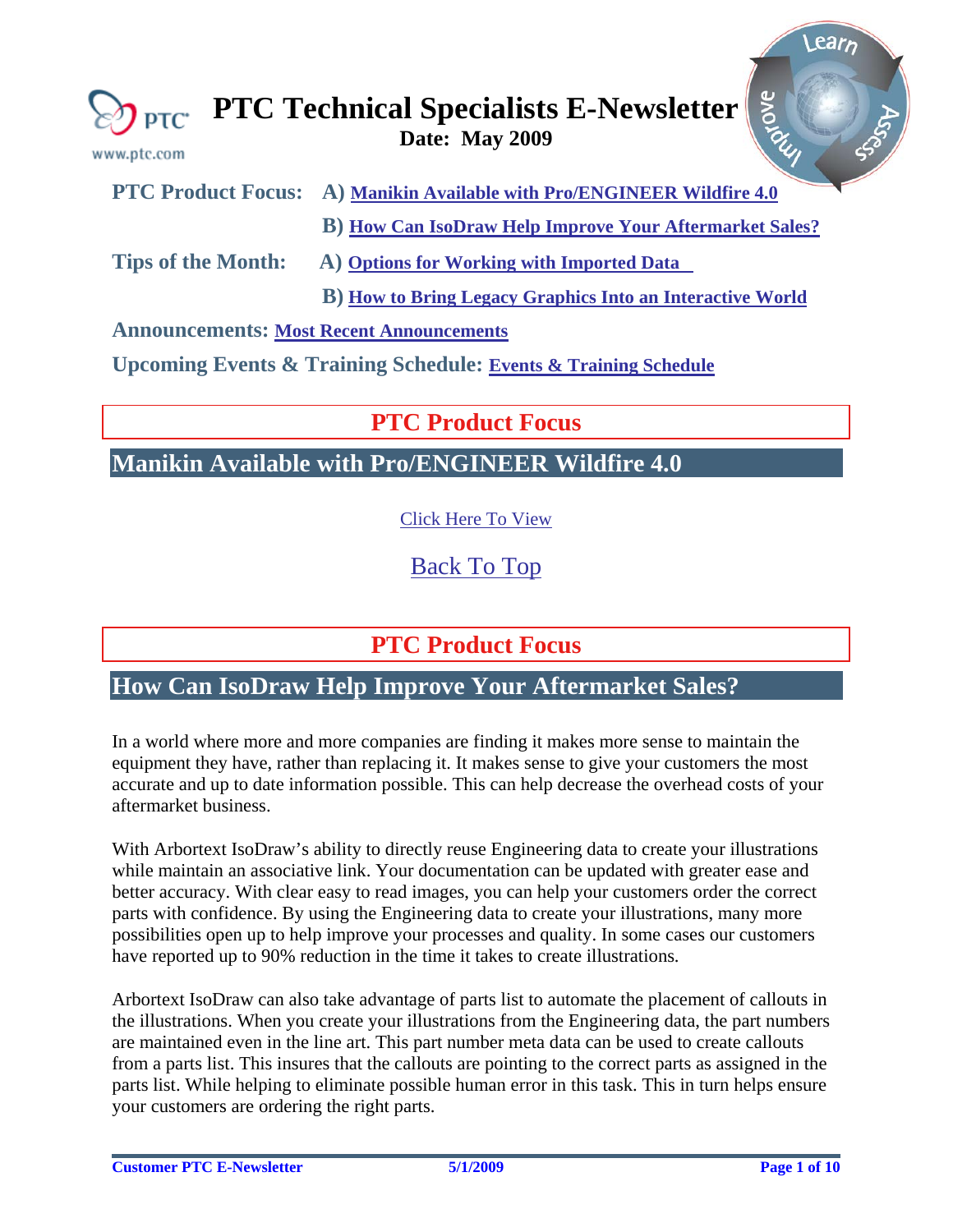By increasing the accuracy of the information in the illustration, you can also decrease the calls into your support department. In most cases if a customer in unsure if they have found the correct information. They will call for support. By having the customer feel confident they have the correct parts needed for the job. You can help cut costs at the help desk. It will also reduce returned parts and restocking costs. As well as build customer loyalty and help set your company apart from your competition.

By creating these illustrations as interactive graphics you can also help reduce the costs of updating your manuals. By delivering via web, your customers have updated information as soon as you release the information. This also gives them the ability to search, having the parts highlight within the graphic to help confirm they have the correct information. No need to print or burn DVD's, this give your customers' direct access to the most accurate information. However, if your customers still want a printed manual, you can do that too. By using these graphics within an Arbortext Dynamic Publishing environment you could give your customers the choice of paper, DVD, or web. All from the same source data. Giving them a similar experience in each type of media, allowing them to feel comfortable no matter how they are viewing your documentation.

By using Arbortext IsoDraw you can reduce the cost of creating illustrations by leveraging your Engineering data. By using parts list information you can increase the accuracy of your parts books. This in turn can help reduce the calls into the help desk as well as reduce the costs of wrong parts ordered. And by providing the customer with accurate, easy to use documentation, you increase customer confidence in your company and products. Helping them reduce downtime of the equipment and maximizing the value.

The Arbortext IsoDraw tip this issue will also show you one method to convert your legacy data into an interactive graphic. So you can move your data to a more interactive environment.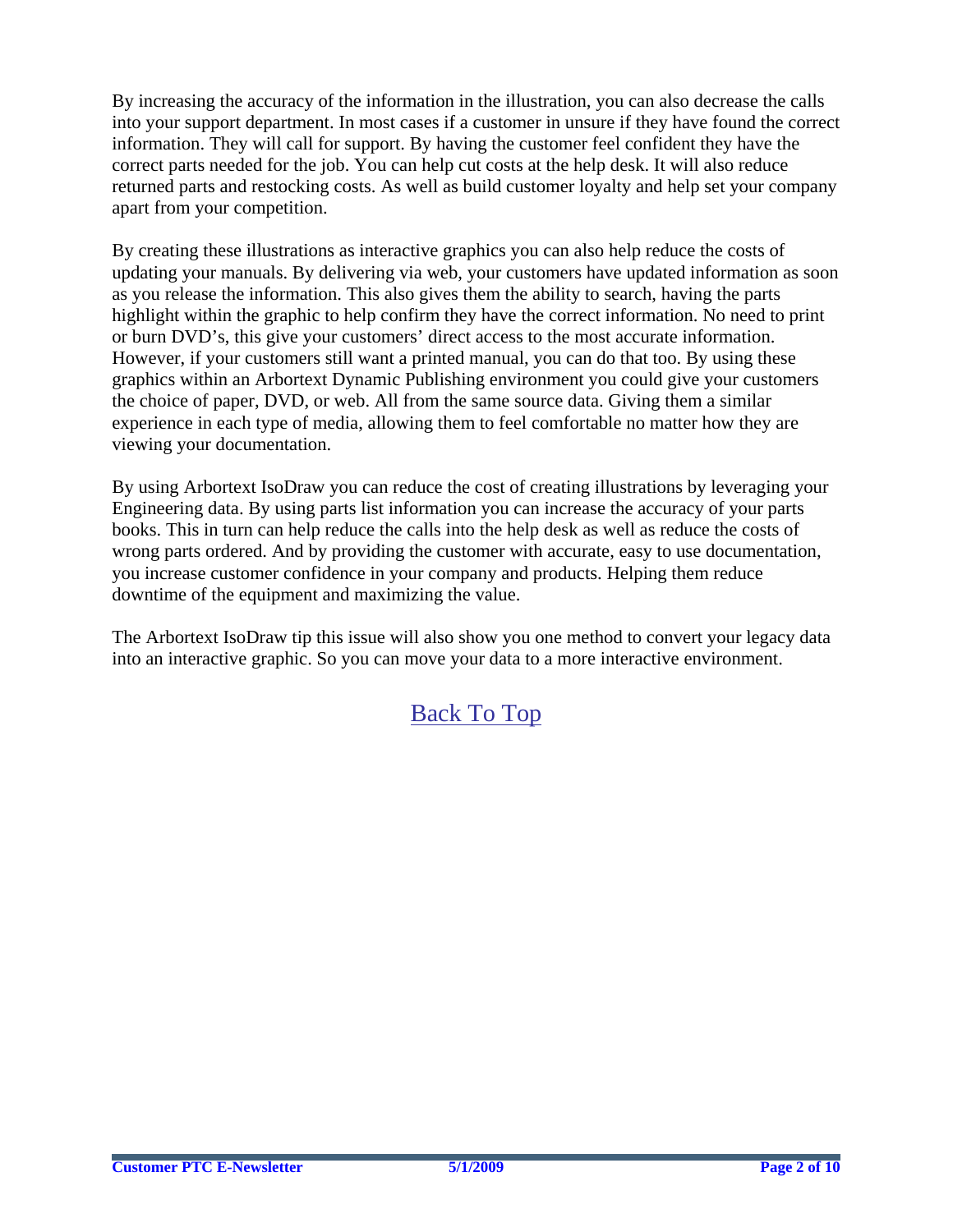# **Tips of the Month**

## <span id="page-2-0"></span>**Options for Working with Imported Data**

[Click Here To View](http://members.shaw.ca/jpeng/newsletter/PTC_Technical_Specialists_E-Newsletter_2009_05_desktop.pdf)

[Back To Top](#page-0-0)

# **Tips of the Month**

# **How to Bring Legacy Graphics Into an Interactive World**

In most cases the investment companies make in their documentation must stand the test of time. Some equipment documented will be in service for 20 or more years. For this equipment, the company may receive long term revenue from spare parts sales. So making it easier for your customers to use the documentation can play a key role in keeping them happy.

In this tip we will see how to convert your 2D vector data into an interactive graphic using the "Create hotspots…" tool.

The vector graphics may come from many different applications to be converted into interactive graphics inside of Arbortext IsoDraw. In this case we will be converting a legacy version 3 CGM to a version 4 WebCGM 2 with Hotspots.



After opening the CGM in IsoDraw, the file may need to be saved. To use the Create hotspots tool, the file must have a valid name.

For this example we will verify that the file has no hotspots by using the "Show Objects…" tool.

This tool is located in the "Window" menu

Note: This step is only to verify the graphic has no hotspots. It is not needed in normal use.

As we can see in the image to the left. There are no hotspots in this graphic. All elements with hotspot information would be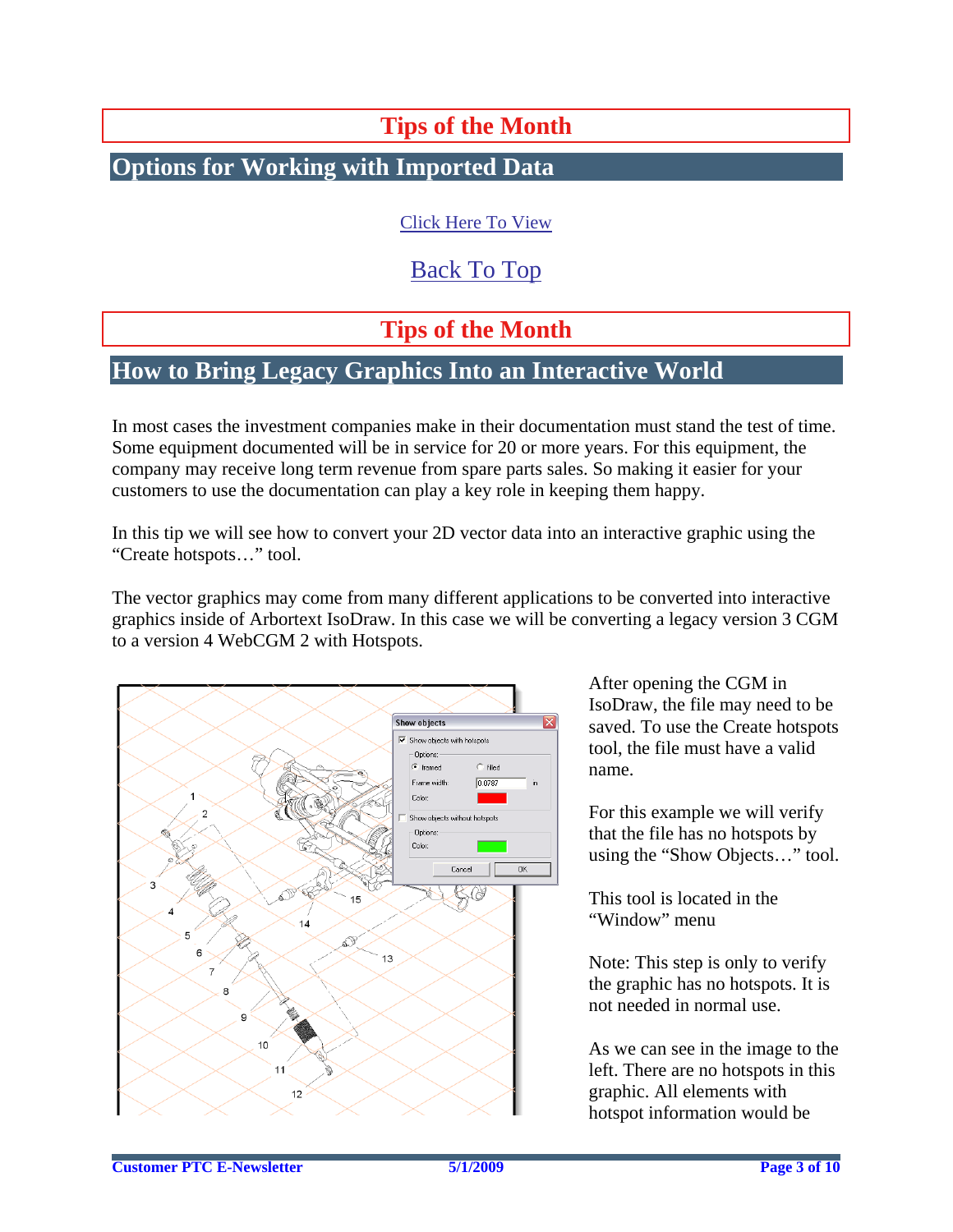outlined in red.

The next step is to convert the callout text to hotspotted text. To do this we need to select the text to be converted. In this case we will convert all the text as the only text elements are callouts.

We will use the "Select" tool from the "Edit" menu. Just configure the tool as follows.

If  $>$  Type  $>$  is equal to  $>$  Text



Then click ok to select the text, then cancel to close the dialog.

With all the text selected we can now "Create hotspots…". This tool is found in the "Object" menu.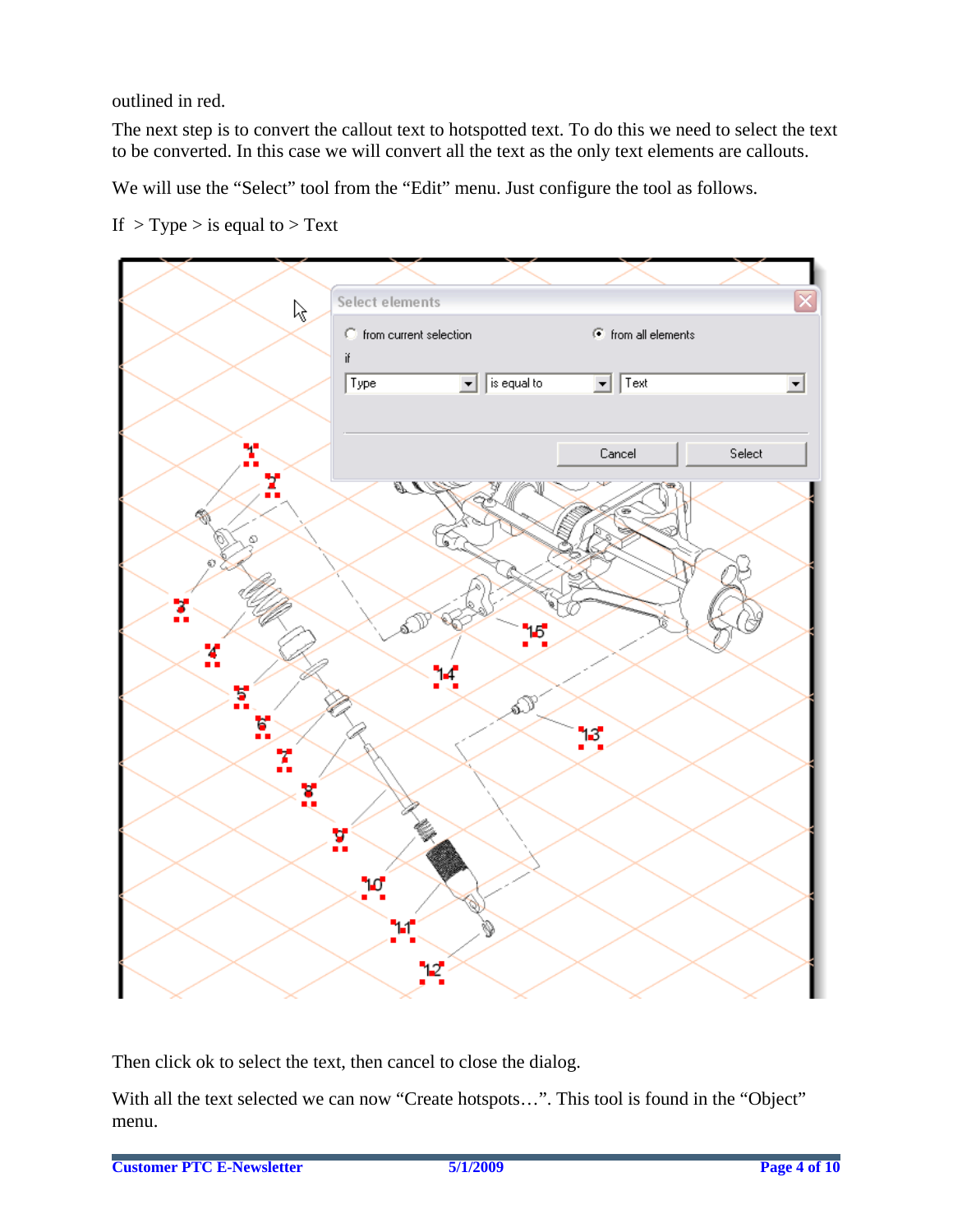We have a couple of option to help narrow the conversion. You can limit the text strings converted to numbers only as well as by length of the text string. In this case we will select numbers only.



We can now see that we have converted 15 elements into hotspots. You can also see that the callouts are outlined in red.

Note: This red outline is only visible in IsoDraw as in not part of the CGM file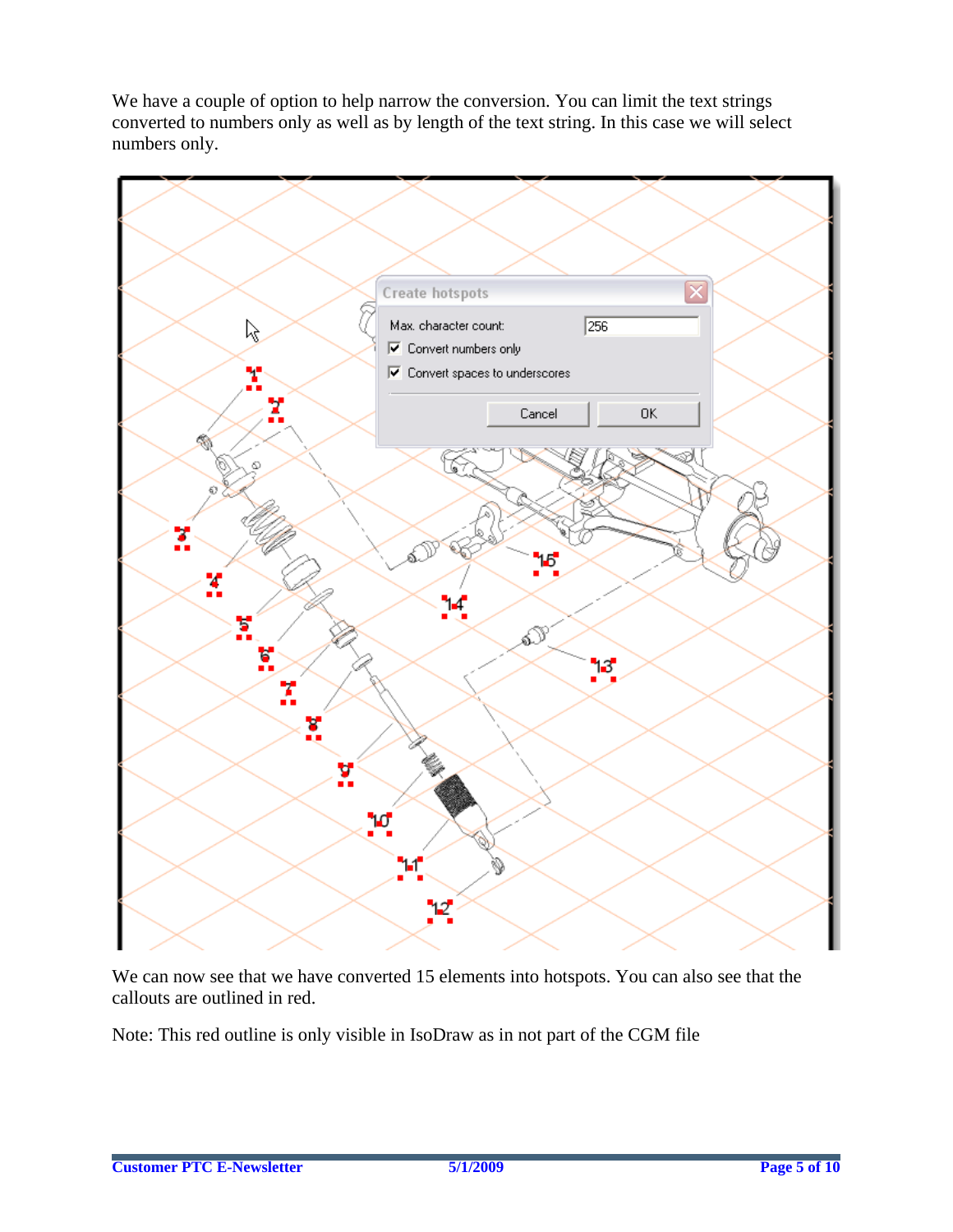

We can now save this as a hotspotted file and export it as a version 4 WebCGM 2.

As you may imagine, this process is very quick and can be done using the batchtool and a macro to convert your legacy CGM archive to Interactive Graphics. This is also only one method. You can also use Arbortext IsoDraw to convert raster images to interactive CGM files.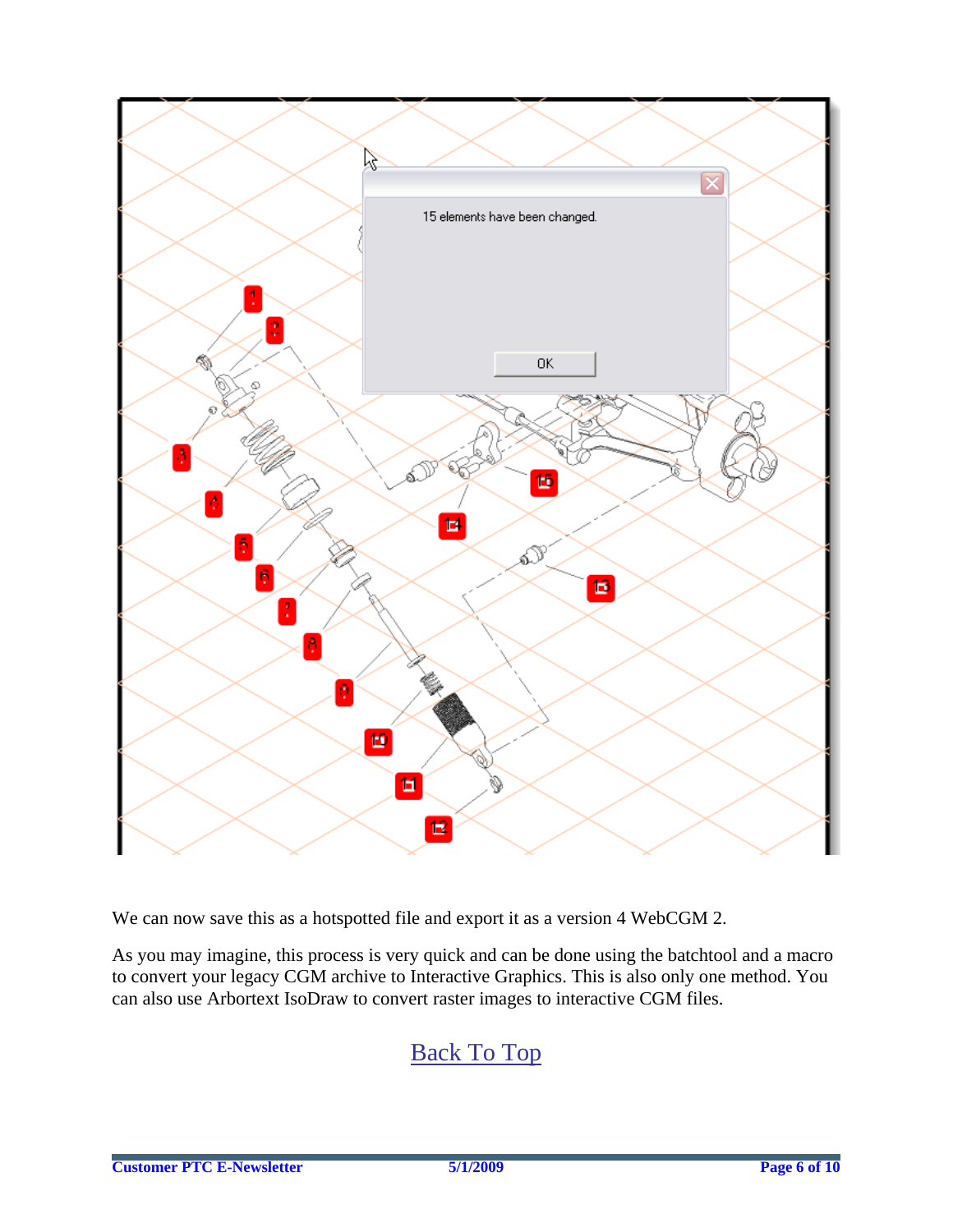## **Announcements**

## <span id="page-6-0"></span>Educational Resource Library

Learn things you always wanted to do - but didn't know you could.

This one stop educational resource library will help you learn more about PTC Solutions and provide you with technical materials developed by the product experts to help you become more productive.

Get tutorials, how-to videos and expert advice for:

- **Pro/ENGINEER** 
	- **EXECONCEPT** Conceptual and Industrial Design
	- **•** Detailed Design
	- **Simulation/Analysis**
	- Production
	- Design Collaboration
- Windchill PDMLink
- Windchill ProjectLink
- Pro/INTRALINK
- PTC Online Tools

Check out the [Educational Resource Library](http://www.ptc.com/community/proewf/newtools/tutorials.htm) today.

#### PTC Tips & Techniques Newsletter Archives

Miss an issue! Can't find that awesome technique you read about? Fear not, you can click on the link below and go through our Customer PTC E-Newsletter archives.

## [Click Here To Access](http://www.ptc.com/carezone/archive/index.htm)

It's better than finding the Ark of the Covenant!

## PTC Tips & Techniques Webcasts: Work Smarter. Not Harder.

Click below to see regularly scheduled Tips & Techniques technical Webcasts that are designed to provide you with the most popular time-saving tricks that Pro/ENGINEER users of all skill levels will find useful. Get more out of your maintenance dollars!

[Tips & Techniques: Work Smarter Not Harder!](http://www.ptc.com/appserver/it/icm/cda/template_lib/events/series.jsp?&im_dbkey=11442&icg_dbkey=141)

## **E-PROFILES IS HERE!!**

We have been eagerly anticipating the debut of the new electronic version of Profiles Magazine and now it is here! This new web site will supplement the print edition of the magazine and will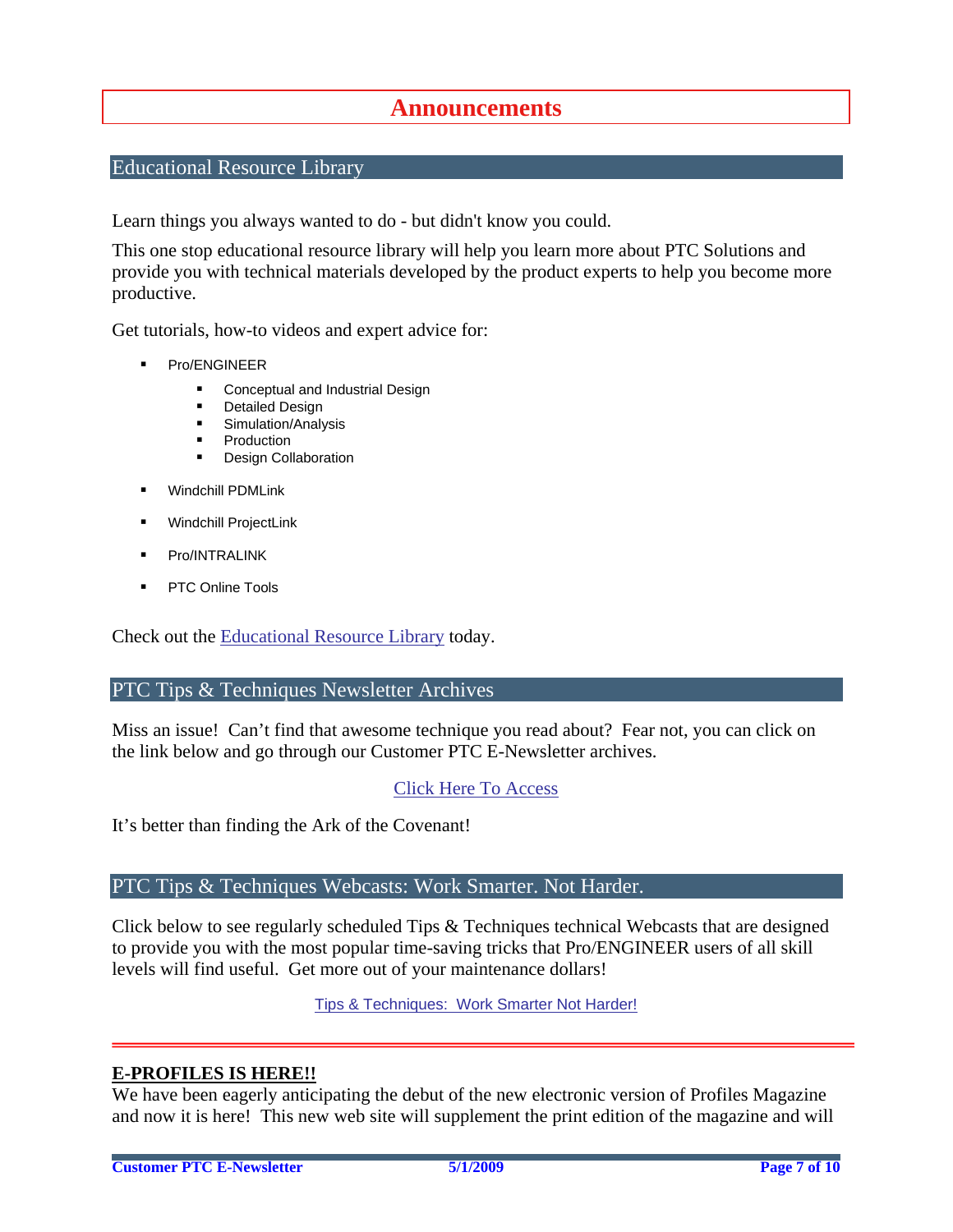provide new useful features not feasible with paper media. e-Profiles will provide you with 24x7, worldwide access to key information previously available exclusively in the print version. "Tips & Tricks," a popular feature pioneered by Pro/USER, has also moved to the web and will be expanded as the site matures.

Please take a few minutes to check out this new web site. We don't think you will be disappointed.

<http://profilesmagazine.com/>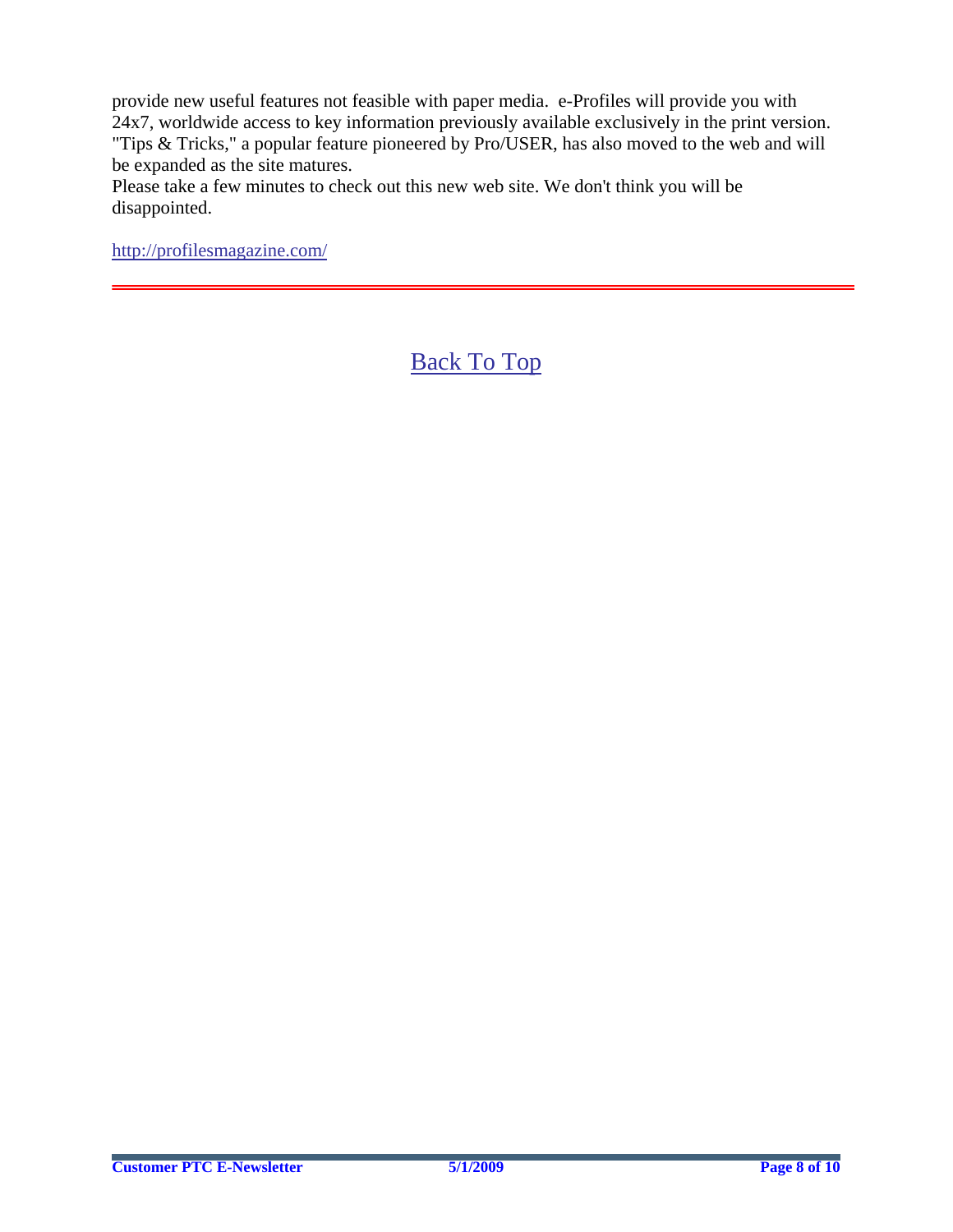# **Upcoming Events & Training Class Schedules**

<span id="page-8-0"></span>

| Upcoming, 2009       | Your local Pro/Engineer User Groups<br>http://www.ptcuser.org/rugs/ |
|----------------------|---------------------------------------------------------------------|
| June $7 - 10$ , 2009 | Orlando, FL USA<br>PTC/USER World Event<br>http://www.ptcuser.org/  |

### Events

Our seminars and conferences seek to provide you with relevant information regarding product development trends in your industry as well as innovative software learning experiences. Think of them as a constructive day off where you can share experiences and swap ideas with your peers.

If you can't manage to get away, we'll bring it to you. Check back often for regularly scheduled live webcast events.

## [You're Invited to Attend…](http://www.ptc.com/company/news/events/index.htm)

Please visit the [PTC Education Services](http://www.ptc.com/services/edserv/) website for the latest training information including course descriptions, schedules, locations, and pricing.

• Attend a course at any PTC Center and receive a free copy of Pro/ENGINEER Wildfire Student Edition!

<http://www.ptc.com/services/edserv/index.htm>

## Live Instructor-Lead Virtual PTC Training Courses

Virtual Classrooms provide interactive learning with a trained PTC instructor in convenient and manageable sessions that last approximately 4 hours over a series of days. It's easy to join a class right from your desk using a phone or voice-over IP technology.

Sessions are performed just like a traditional ILT (including interactive exercises where you and the instructor can work on lab exercises together) and feature some of our most popular ILT courses. These sessions cover the exact same material as the traditional ILT in-center courses. Also look for some of our most frequently requested mini-topics delivered in the same format that are only an hour - two hours in duration.

If you have any questions about these sessions or would like to see getting other courses, not on this list, on the schedule please feel free to contact me for more details. They are a great way to bring training to you without you having to worry about location or being out from work for long stretches.